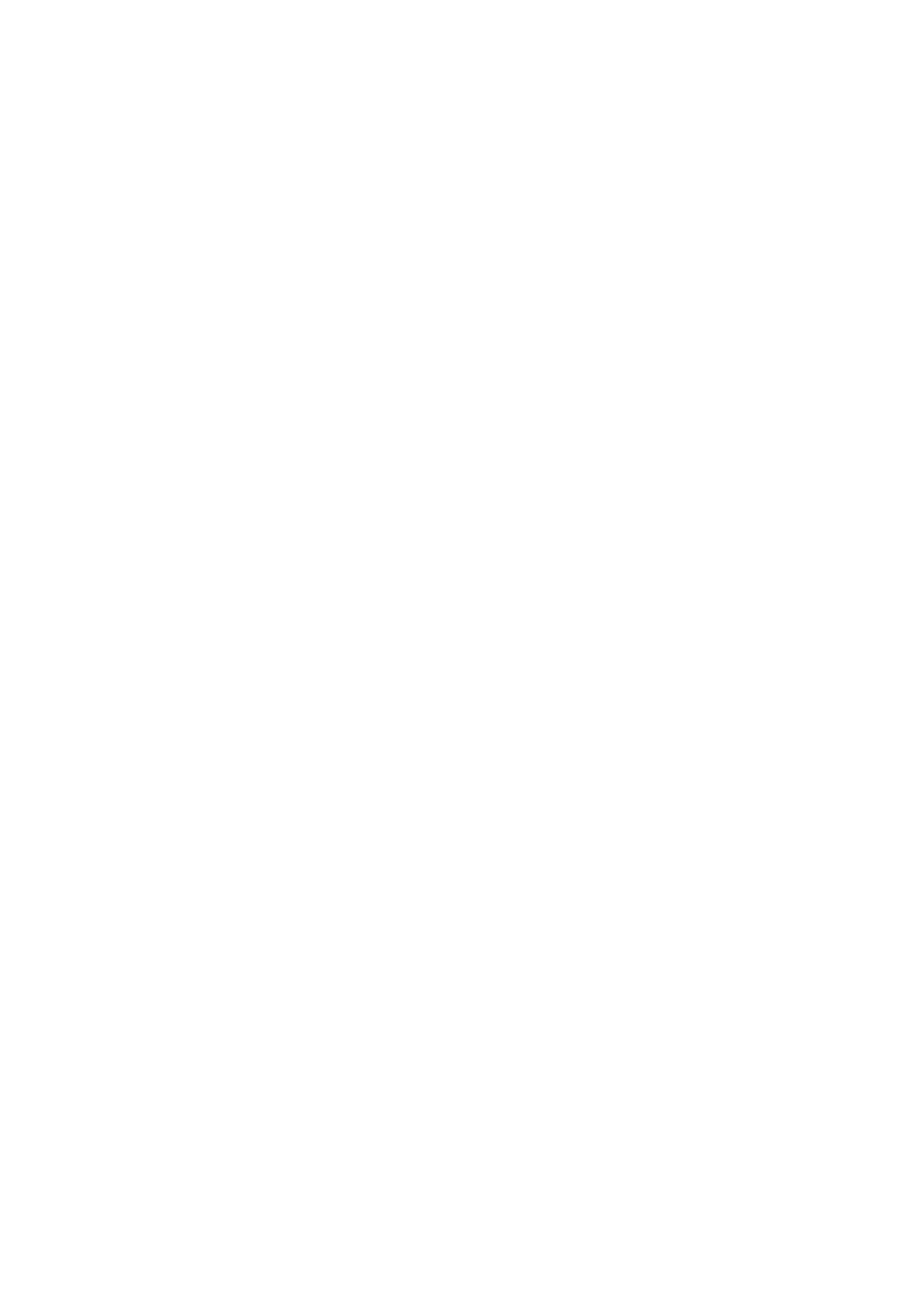

### **DRAFT COMMISSIONER FOR STANDARDS (JERSEY) LAW 2017 (APPOINTED DAY) ACT 201-**

#### **REPORT**

The Commissioner for Standards (Jersey) Law 2017 was adopted by the States Assembly on 1st February 2017 and registered in the Royal Court on 21st April 2017. The Law provides for the creation of a new role of Commissioner for Standards, who will investigate complaints of alleged breaches of the codes of conduct applying to elected States Members and Ministers and report accordingly to the Privileges and Procedures Committee. The Law also sets out the Commissioner's powers in relation to summonsing people and records required as part of an investigation.

Standing Order changes are also required to replace the current process by which the Privileges and Procedures Committee investigates complaints of alleged breaches of the Code of Conduct applying to elected members and to specify the relationship between the Commissioner and the Committee. These have been lodged separately as P.59/2017.

The recruitment of the Commissioner has commenced and is likely to be brought to a conclusion in late July/early August 2017. Under the terms of the Law, the proposed appointment will be notified to the Assembly for a minimum of 2 weeks before it is made. This Appointed Day Act is necessary to bring the Law into force before the formal process of appointment can be undertaken. It is proposed that the Law will come into force on 24th July 2017.

#### **Financial and manpower implications**

The costs associated with the establishment of a Commissioner for Standards were estimated by the Privileges and Procedures Committee (in  $P.87/2016$ ) to be of the region of £8,000 to £10,000 per annum, which PPC would find from within the existing States Assembly budget.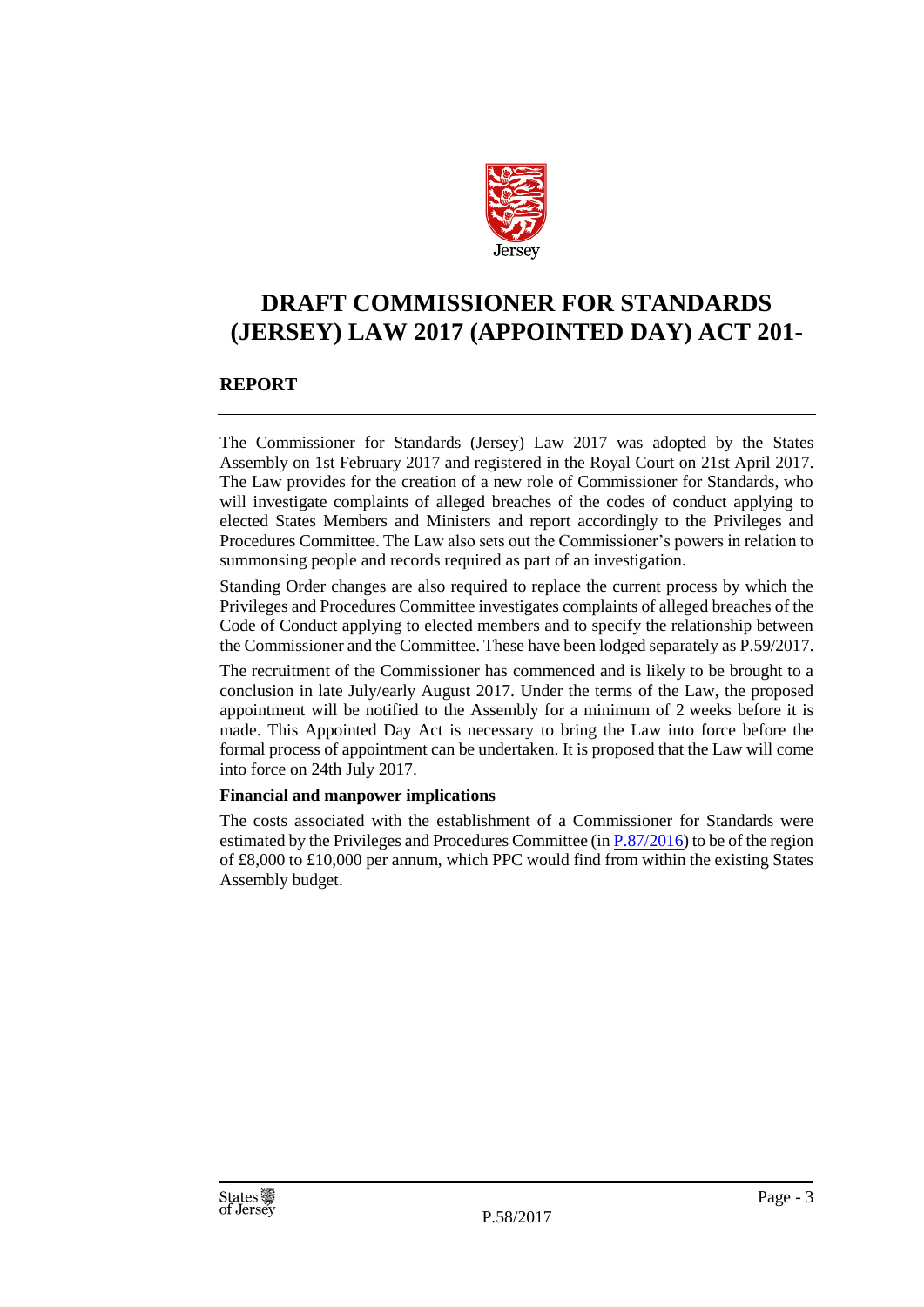#### **Explanatory Note**

This Act brings the whole of the Commissioner for Standards (Jersey) Law 2017 into force on 24th July 2017.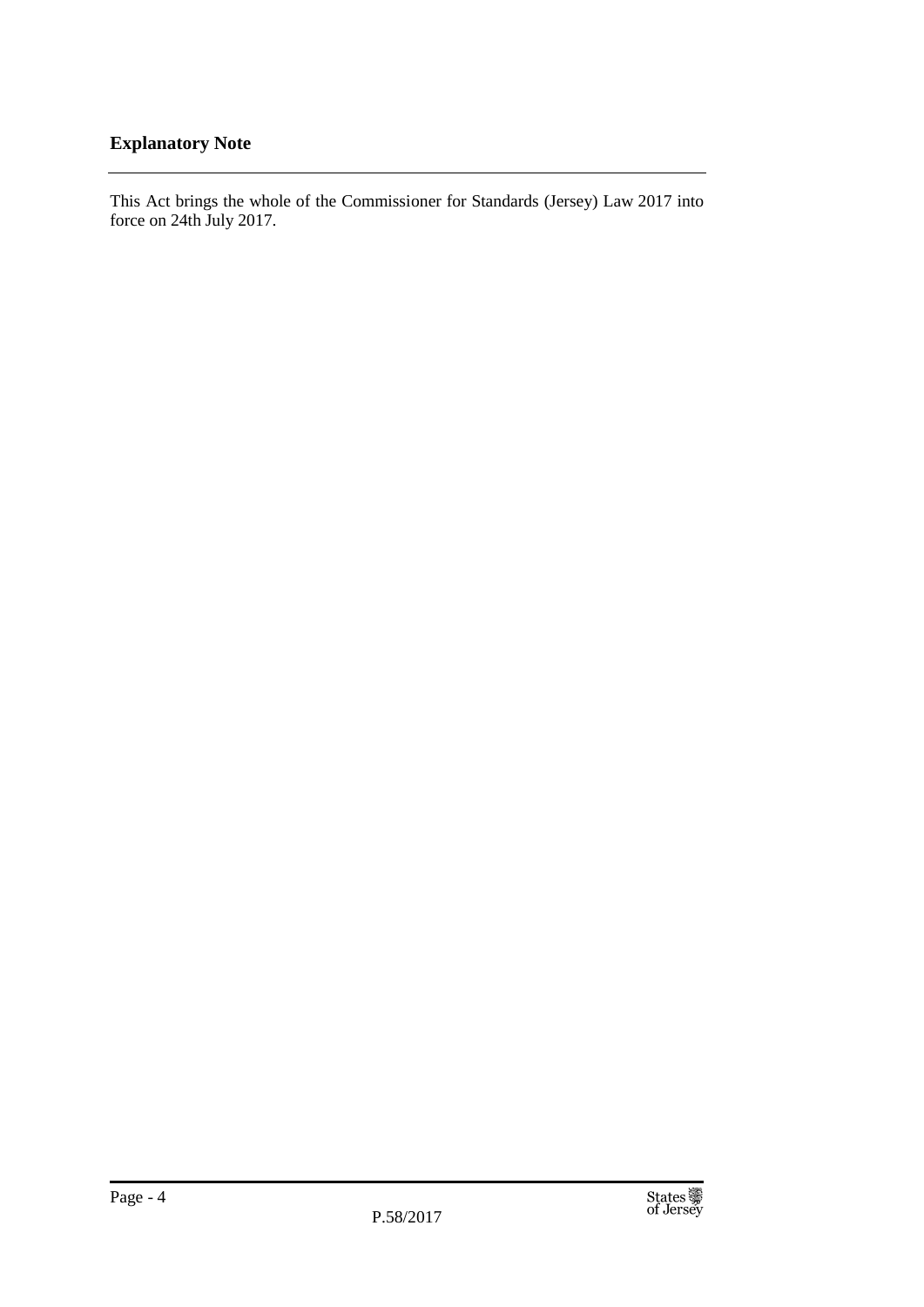

## **DRAFT COMMISSIONER FOR STANDARDS (JERSEY) LAW 2017 (APPOINTED DAY) ACT 201-**

*Made [date to be inserted] Coming into force [date to be inserted]*

**THE STATES**, in pursuance of Article 19 of the Commissioner for Standards (Jersey) Law  $2017$ <sup>1</sup>, have made the following Act  $-$ 

#### **1 Commencement of Law**

The Commissioner for Standards (Jersey) Law 2017<sup>2</sup> shall come into force on 24th July 2017.

#### **2 Citation**

This Act may be cited as the Commissioner for Standards (Jersey) Law 2017 (Appointed Day) Act 201-.